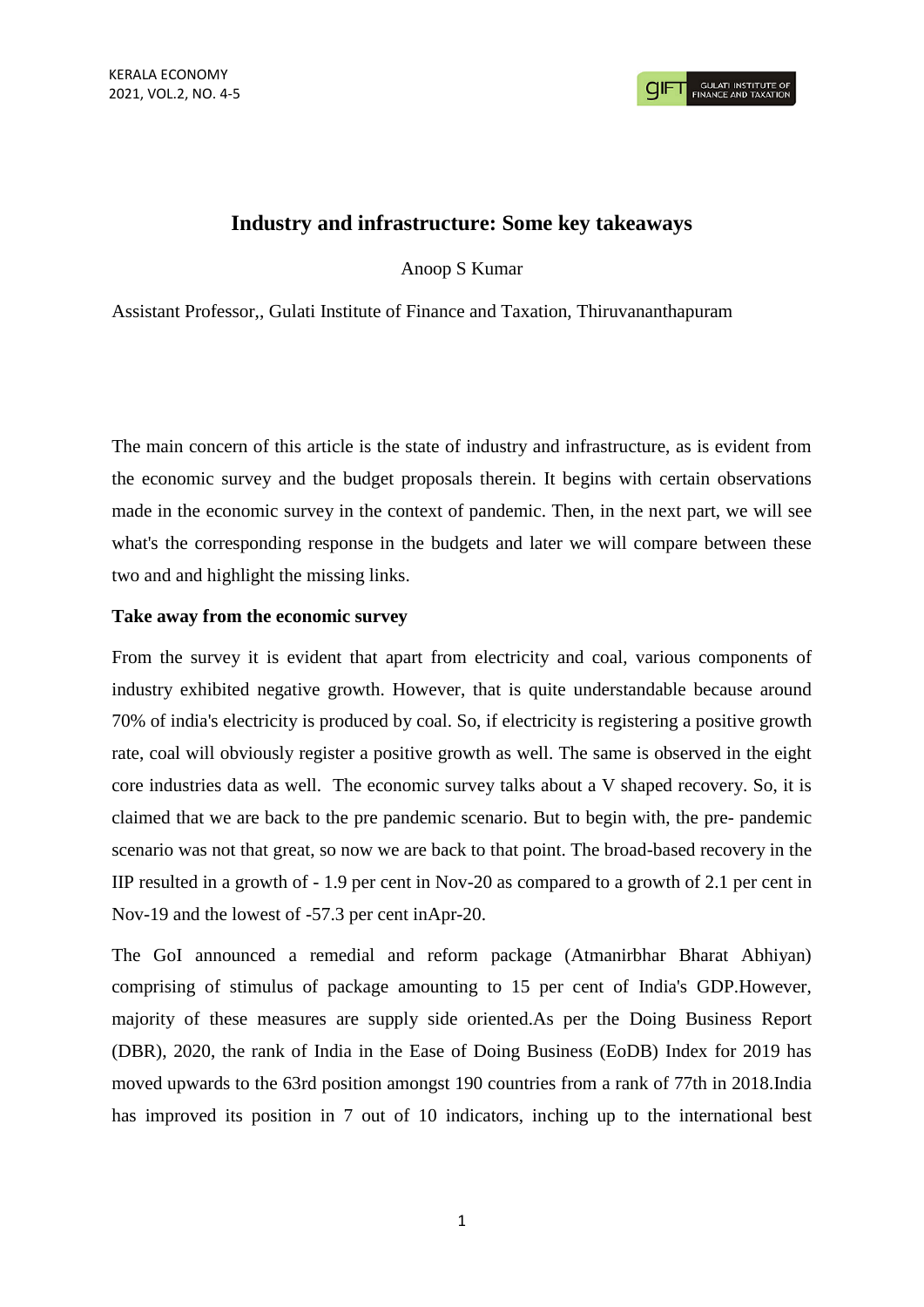KERALA ECONOMY

practices. The DBR, 2020 acknowledges India as one of the top 10 improvers, the third time in a row, with an improvement of 67 ranks in three years.It is also the highest jump by any large country since 2011.During FY20, total FDI equity inflows were US\$49.98 billion as compared to US\$44.37 billion during FY19. For FY21 it was US\$30.0 billion (up to September). The bulk of FDI equity flow is in the non-manufacturing sector. Within the manufacturing sector, industries like automobile, telecommunication, metallurgical, nonconventional energy, chemical (other than fertilizers), food processing, and petroleum & natural gas get the bulk of FDI equity flows.

## **The corresponding response in the budget**

Atmanirbhar Bharat-Production Linked Incentive Scheme, 1.97 Lc crores was announced in the budget.Further,Mega Investment Textiles Parks (MITRA) will be launched. Increased outlay of 5.54 Lakhs towards infrastructure in 2021-22 was proposed as against Rs. 4.39 Lakhs in 2020-21 (RE), which translates to an increase of 26%. Further, the creation of an infrastructure-focused Development Finance Institution with a capital base of Rs 20,000 Cr is shown as one of the highlights of this budget. For increasing entrepreneurial activities, the Govt has permitted one-person companies or OPCs in India.

Another major announcement in this budget is regarding the vehicle scrapping policy to phase out old and unfit vehicles. All vehicles shall undergo fitness test in automated fitness centres every 20 years (personal vehicles), every 15 years (commercial vehicles). This move is aimed at reducing environmental pollution. However, it will boost the automobile sector as the shelf-life of vehicles are drastically reduced.

The govt proposed a National Asset Monetising Pipeline in order to monitor asset monetisation process. However, it is nothing but a fancy term for selling of PSUs and other related assets.

The government has made some significant announcement in the infrastructure sector. 100% electrification of Railways to be completed by 2023 Further, Metro services were announced in 27 cities, plus additional allocations for Kochi Metro, Chennai Metro Phase 2, Bengaluru Metro Phase 2A and B, Nashik and Nagpur Metros were proposed. An enhanced outlay of Rs. 1,18,101 lakh crore was proposed for Ministry of Road Transport and Highways, of which Rs.1,08,230 crore is for capital expenditure. A sum of Rs. 1,10,055 crore is provided for Railways of which Rs. 1,07,100 crore is for capital expenditure. A new scheme will be

2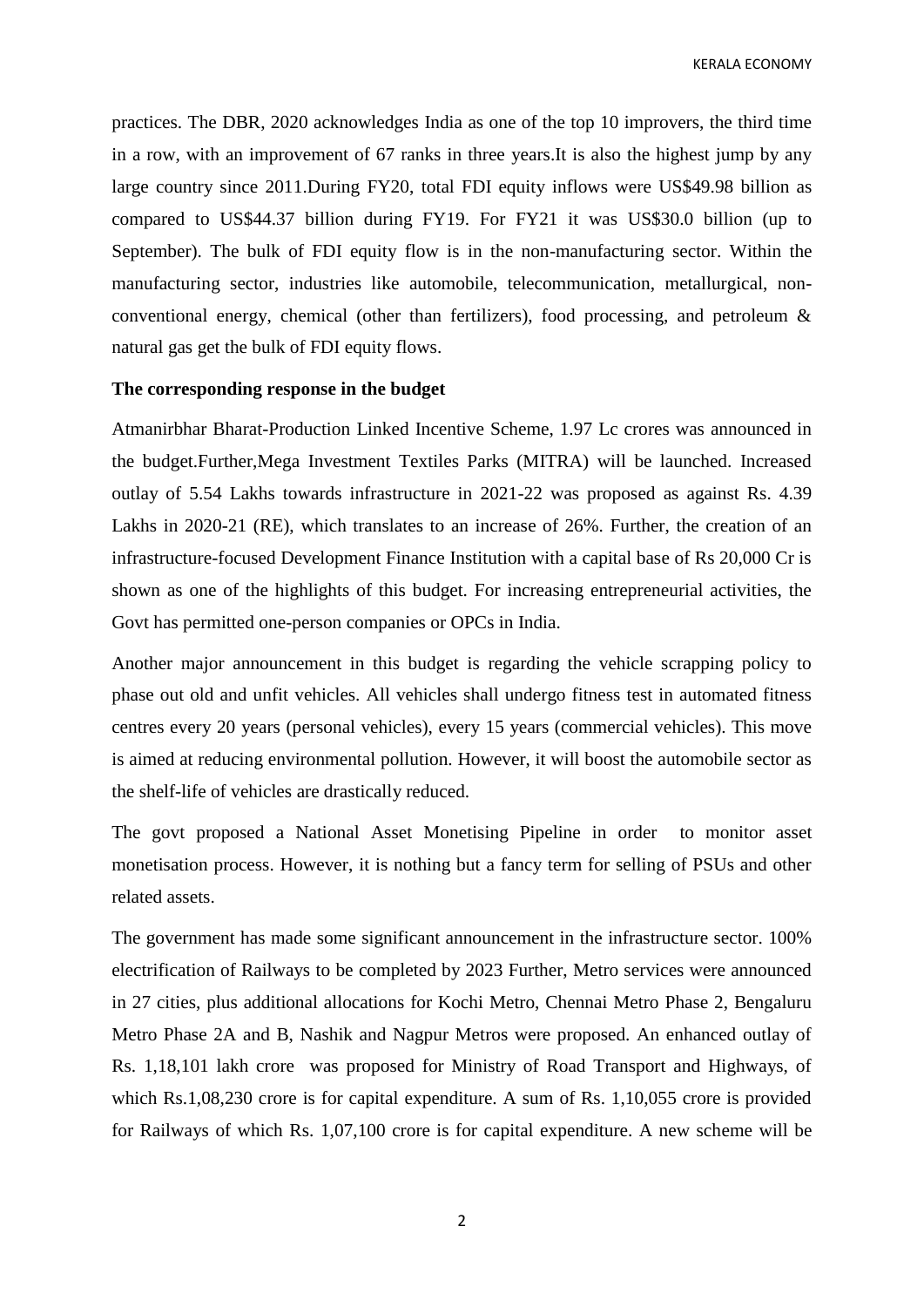launched at a cost of Rs. 18,000 crore to support augmentation of public bus transport services.

The budget proposed National Hydrogen Mission to generate hydrogen from green power sources.Further, Recycling capacity of ports are to be doubled by 2024. A new Gas pipeline project is to be set up in Jammu and Kashmir. The Pradhan Mantri Ujjwala Yojana (LPG scheme) to be extended to cover 1 crore more beneficiaries.

## **Reading between the lines**

Here, I would like to discuss two things. First is related to the proposed capital expenditure. We are actually posting a capital expenditure increase of 26%, but how these funds are going to come? There are two ways, one is the 75,000 crores supposed to be raised from the disinvestment drive. The second one is from this creation of DFI. Now, Here lies the problem. What is this DFI? It's basically something very much similar to KIIFB, but window dressed in a much grand manner. And a lot of things are quite ambiguous about this institution. First is the type of debt instruments they are going to float. Second is the currency in which they are going to borrow, and third is the repayment mechanism. If we are raising money from foreign markets, we have to see whether the repayment is in foreign currency or local currency. If you are repaying in the foreign currency, you will have exchange rate risk. Any DFI should have an action plan regarding how they are going to retire their debts. The proposed repayment mechanism for this DFI is quite vague at this point. As it is borrowing as a national entity, there are no real limits. Left unchecked, it will lead to a debt trap.

Second thing that I want to discuss is about the policy side. If you go into the economic survey they talk about both supply and demand side action. But we look into the policy measures taken by the government, it is quite asymmetrical and skewed towards the supply side. The direct fiscal stimulus in the Atmanirbhar Bharat was roughly only 1.3%. Rest was all about pumping liquidity into the economy through various measures. But the liquidity infusion will work only when there is demand for credit. The demand for credit, it is dependent upon investment demand. Investment demand is again dependent upon profitability of the products and services and profitability is again dependent upon demand for goods and services. And this demand for goods and services is dependent upon income and purchasing power of people that was very low during this pandemic and I don't think the